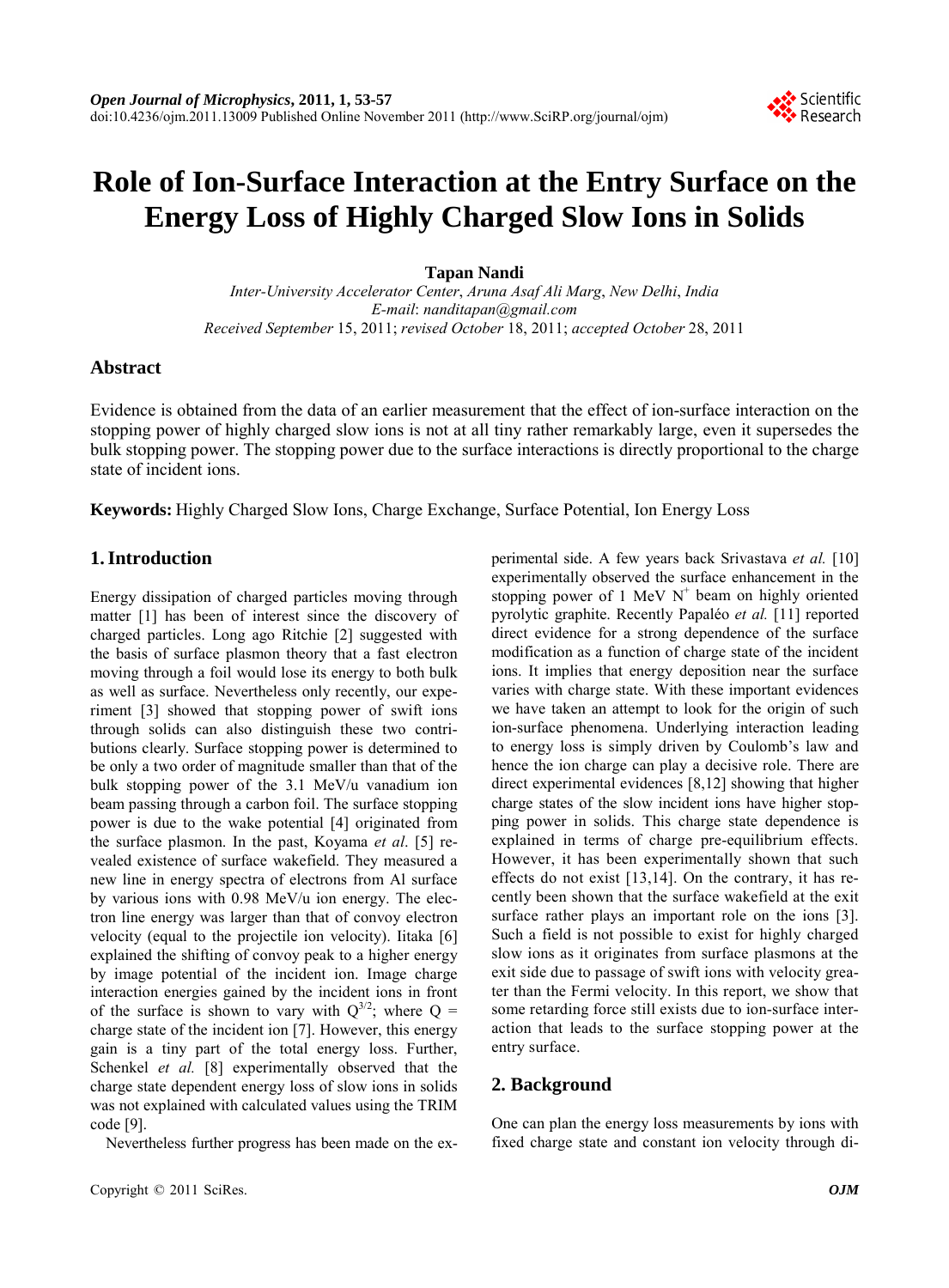fferent thicknesses of the foil as done in an earlier experiment [12]. However, it is always a very difficult task to measure foil thickness precisely. Therefore, one can think of an energy loss experiment with different charge states with fixed target foil and constant ion velocity. Further, ions of lower velocity have long interaction time with the Coulomb force. Hence, the highly charged slow ions through very thin foil is the best choice to study the surface field effects on the ions. Such an experiment would be appropriate to know the role of charged states on surface stopping power and was done about a decade ago [8]. We would like to furnish experimental confirmation of the ion-surface effects on energy loss taking results from this experiment [8]. Kinetic energy loss by highly charged slow ions transmitting through thin carbon foils has been measured as a function of projectile charge state from  $q=3+$  for oxygen to  $q=69+$  for gold ions. The initial kinetic energies, including relative errors, were 35.5 ( $\pm$ 0.2), 92.3 ( $\pm$ 0.6), 197.7 ( $\pm$ 1.0), 312.4 ( $\pm$ 2), and 454.4 ( $\pm$ 3) keV for <sup>16</sup>O, <sup>40</sup>Ar, <sup>86</sup>Kr, <sup>136</sup>Xe, and <sup>197</sup>Au ions, respectively. Ion velocities were low and the same for all the ions ( $v = 0.3v_B$ ) ( $v_B$  = Bohr velocity). Several  $(\geq 5)$  charge states were only used for Ar and Au ions, which have got central attention in this study. Thin carbon foils of  $2 \pm 0.5$   $\mu$ g/cm<sup>2</sup> (10.4 nm) were used throughout the experiments.

#### **3. Results and Discussions**

As mentioned above, no measurements were carried out for the present study rather we made use of the earlier experimental results [8]. **Figure 1** shows the average energy loss values of Ar and Au ions as a function of the projectile charge state, q. The figure displays clearly that the energy loss values vary considerably with the charge states. However, TRIM code [9] does not take this picture into account, it calculates the energy loss for ions in charge state equilibrium. Calculated energy loss value for gold ions agreed reasonably well with the experimental, average energy loss value for Au<sup>+33</sup> (very far from fully stripped ion). In contrast, the calculated value for Argon ions agreed reasonably well with the average energy loss value for Ar<sup>+18</sup> (fully stripped ion). Thereby, TRIM code is insufficient to represent the energy loss data for slow ions in solid. We thus take an attempt to analyze the data in a different way. One can notice in the figure that the energy loss for  $q = 16$ , 17, and 18 for Ar ions and  $q = 44, 51, 58, 64,$  and 69 for Au ions show a linear dependence. In contrast, the energy loss for  $q = 7$ and 13 for Ar ions (**Figure 1(b)**) and  $q = 33$  for Au ions (**Figure 1(a)**) exhibits different behavior. Energy loss for these ions shoot up from the linear variation.

Different path ways of energy loss are ionization, excitation, and electron capture processes for the present



**Figure 1. Average energy loss of 2.3 keV/u (a) Au33,44,51,58,64,69+** and (b)  $Ar^{7,13,16,17,18+}$  ions in a thin carbon foil (10.4 nm).

ion-target combination as quasi molecular promotion of target electrons to the projectile ions are very unlikely to occur for such asymmetric system [15]. Projectile ionization for high ionic states, that are lying on a straight line in **Figure 1**, is not at all possible as  $v < v_i$ ,  $v =$ projectile ion velocity and  $v_i$  = velocity of the i<sup>th</sup> shell (outer most) electron of the projectile ion. Electron capture cross section ( $\sigma_c$ ) from  $n=1$  and 2 shells of target atoms to low  $n$  states of these projectile ions is negligible at such a low velocities and is very high to large *n* values, as for example,  $\sigma_c = 4.6 \times 10^{-12}$  cm<sup>2</sup> from  $n = 1$  target shell to  $n = 13$  projectile shell and  $\sigma_c = 2.3 \times 10^{-11}$  cm<sup>2</sup> from  $n = 2$  target shell to  $n = 26$  projectile shell for Au<sup>69+</sup> [16]. However, such Rydberg electrons cannot survive in the bulk of the foil and thereby no electron capture can occur at all through out the bulk of foil. Therefore, no target ionization is possible by electron capture processes, however, target ionization by direct ionization process will take place equally by all the charge species. The contribution of energy loss from direct ionization can be obtained from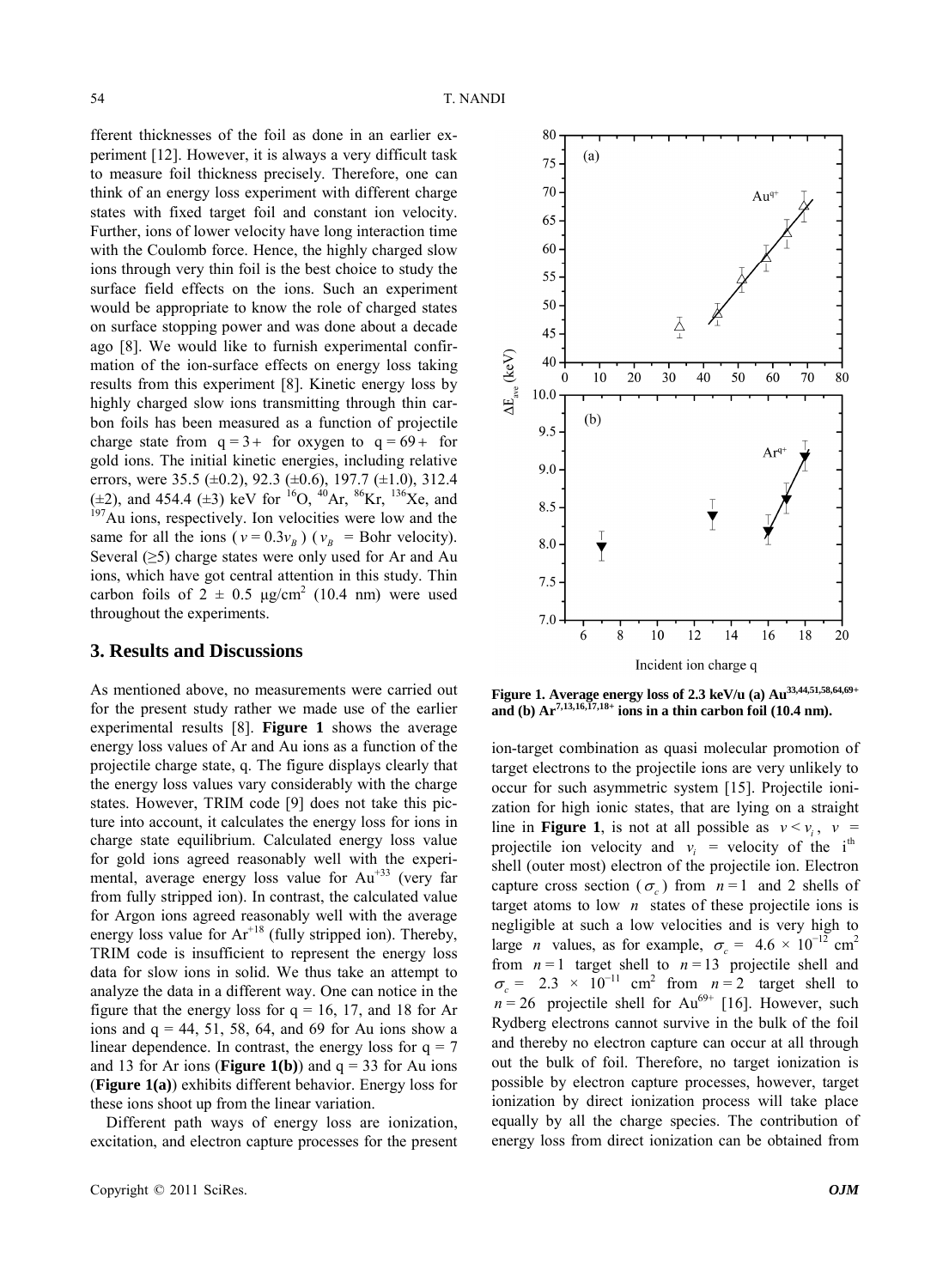ΔE intercept of the fitted straight line.

As mentioned already that surface wakefield gave rise to energy loss at the surface [3] and the energy loss due to surface wakefield varies with charge state. Further, we discussed above that nearly neutral atoms emerge out from the exit surface irrespective of the difference in charge state at the incidence. Hence, energy loss dependence with charge states is the outcome of some ionsurface effects at the entry surface. Thus, the ion-surface interaction and direct ionization are the two major mechanisms responsible for the energy loss for slow highly charged ions exhibiting linear charge state dependence.

When the slow ions leave last layer at the exit surface they can be neutralized by capturing electrons at the Rydberg states keeping many inner shells empty. As a result, these hollow neutral atoms will hardly be affected by any electromagnetic interactions at the exit surface. Thus, the observed surface effects must be acting only at the entry surface. Present conclusion is in conformity with an earlier experiment [13] using the  $H(^{19}F,\alpha\gamma)^{16}O$  resonance reaction.

A linear dependence with an intercept as displayed in **Figure 1** represents the contributions coming from two different processes. One comes from a retarding potential due to ion-surface interactions and other from direct ionization. While the former varies with the charge state and the latter does not. For example, the contribution from surface potential and the direct ionization are 49.9 keV and 17.4 keV for Au1 $^{69+}$ , respectively. Besides the contribution from the above two mechanisms additional contribution comes from some other process for the charge states showing a departure from linear energy loss processes. This contribution can be obtained by deducting the contribution of the surface wakefield and the direct ionization from the measured value. These values are comparable to the ionization potential of the projectile ions. Therefore, projectile electron loss process is responsible for this. This finding is in agreement with the fact that equilibrium charge states depend on the initial charge states. The equilibrium charge state for these projectile ions can be estimated by equating the sum of ionization potentials with the experimental energy loss contribution due to projectile electron loss process. In case of argon ions the contribution from surface potential and the direct ionization are 7.7 and 1.5 keV for  $A^{18+}$ , respectively. For  $A^{16-18+}$ , no contribution comes from ionization of the projectile ions. However, a large contribution comes from projectile ionization for  $A^{\bar{7},13+}$  ions; 4.4 keV for  $A^{7+}$  and 1.5 keV for  $A^{13+}$ . Mean equilibrium charge state within the foil estimated for  $Ar^{+7}$  and  $Ar^{+13}$ are 9.9 and 13.7, respectively. It is worth noting whatever the charge states inside the foil the ions at low velocities will be neutralized at the exit. However, the charge state fraction measurements far from the target

librium charge state at the foil, the energy loss straggling

due to the surface wakefield at the exit surface will continue to vary with the foil thickness. Thinner the foil lesser the bulk effect and higher the surface effects, hence, contribution from the surface wakefield to the energy loss straggling shows higher significance for the ultra thin target [18]. Thus, the observed energy straggling is a sum of the statistical fluctuation of energy loss in the bulk and the energy loss distribution of different charge states due to the wake potential at the exit surface. For the relativistic heavy ions, the energy straggling is divided into collisional straggling and charge-exchange straggling. The latter depends critically on the different charge states of out going ions [19]. Since, the charge exchange cross section reduces faster with the ion velocity  $(q^2/v^{15}$  [16]) than the surface-stopping power  $(q/v^2)$ , the energy straggling at surface will play an important role even for the relativistic heavy ions. The contribution from surface is expected to be much higher than that from charge exchange processes.

foil will show finite charge states due to multiple Augertransition cascades. Consequently, the average charge state for Au<sup>69+</sup> at an initial velocity of 0.43  $v_B$  was

A remarkable fact is inferred in this work that at low projectile energies, the surface-energy loss is higher than the bulk energy loss. With the increase of projectile energies, the ion will not be neutralized at the exit surface. This fact will result in various charge states of the projectile ion to emerge from the foil, each will then be differently affected by the surface wakefield at the exit. It will cause an uncertainty in the total energy loss leading to energy loss straggling in solid. If the kinetic energy of the incident ion does not reach to the equi-

measured about  $1.3 \pm 0.2$  [17].

Energy loss due to the surface potential at the entry surface per unit charge for different ions at  $2.3 \text{ keV}/\mu$ through C-foil are  $0.72 \pm 0.11$ ,  $0.50 \pm 0.14$ , and  $0.06 \pm 0.14$ 0.02 keV for  $Au^{+69}$ -ions &  $Ar^{+18}$ -ions [8], and protons or antiprotons [20], respectively. Different incident ions give rise to different field strength in the surface potential. Such variation can be attributed to the difference of ion-surface interaction where not only the charge state plays a role but also the ion species take an important role as dielectric properties vary with ion species. Manifestation of such property leads to  $Z_1$  oscillation [21].

We saw that ion-surface interaction results in large surface stopping power for highly charged slow ions. At the entry surface image charge effects and charge exchange processes are the two phenomena known to us. Both are charge state dependent where the former leads to acceleration to the ions and the latter retardation to the ions. Since the net effect is the slowing down, retarding force ought to be larger. Hence, the charge exchange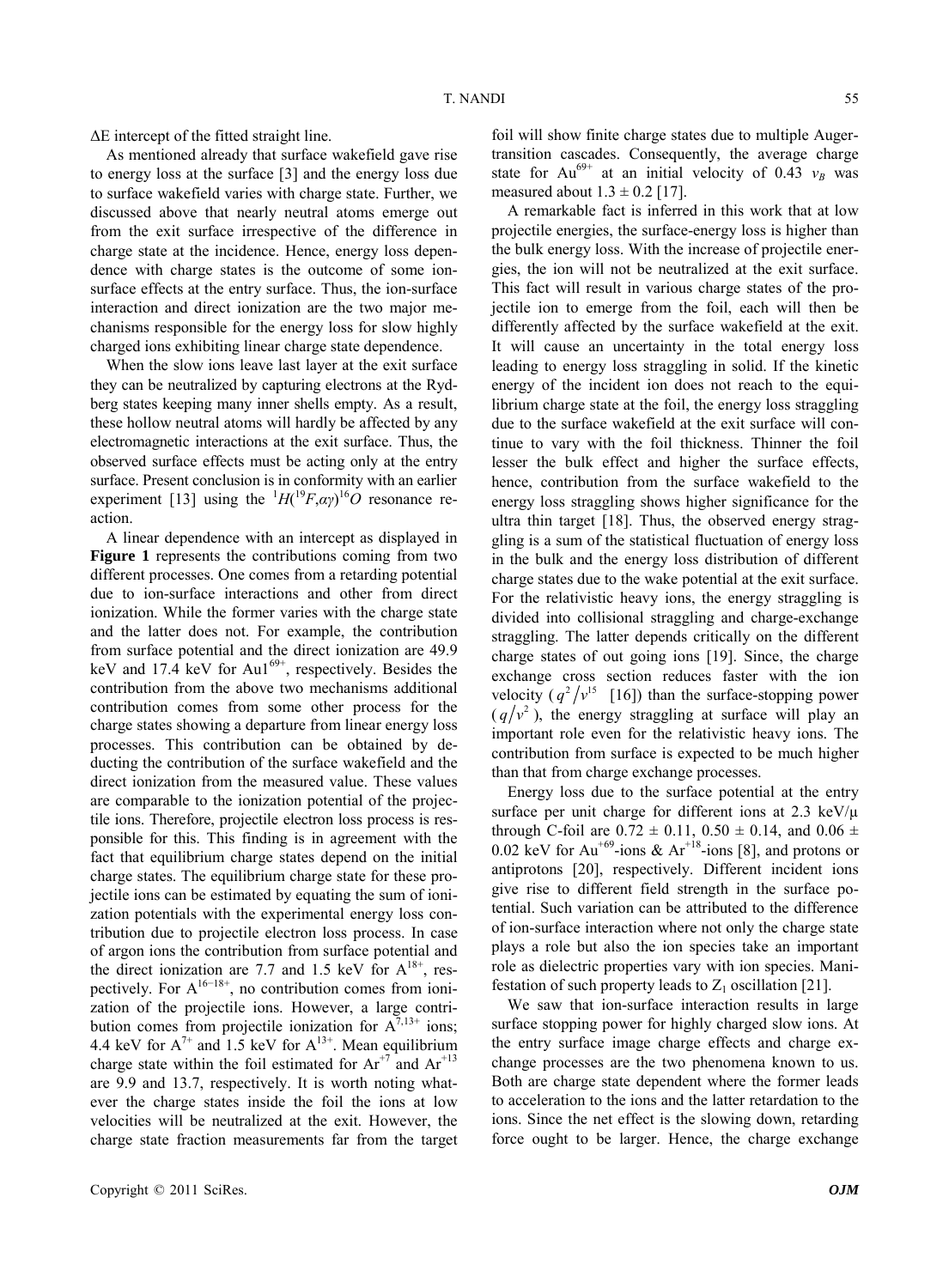processes give rise to a surface potential at the entry surface through which ions loose energy as a function of the charge state. This fact is another interesting point in the energy loss of highly charged slow ions in addition to the fact as reported very recently that the unitary-convolution-approximation energy-loss theory explain experimental data well for high to intermediate energies, however, significant deviations occur at low energies [22].

## **4. Conclusions**

We have established that the surface stopping power is directly proportional to the charge state of the ion. Recently, Grüner *et al.* [23] theoretically suggested that the bulk energy loss depends on the charge state due to the charge exchange processes. Interestingly, the charge exchange takes a role in generating a potential as well at the entry surface. The stopping power due to the surface potential varies directly with the charge state. Further, charge state dependent surface energy loss is more prominent than the charge state dependent bulk energy loss for highly charged slow ions. We strongly believe that the energy loss mechanism of highly charged slow ions in solids can be understood better by including a suitable surface potential with the existing theories. The renewed mechanism will help us to understand numerous applications such as, thin-film growth, sputtering, plasma wall interaction in fusion devices, soft-landing, space shuttle glow, detectors, etc.

### **5. Acknowledgements**

The author thanks Dinesh Shukla for his technical help during this work and T. Schenkel, S. A. Khan, P. Kumar for their comments on the manuscript.

## **6. References**

- [1] N. Bohr, "On the Theory of the Decrease of Velocity of Moving Electrified Particles on Passing through Matter," *Philosophical Magazine*, Vol. 25, 1913, pp. 10-31.
- [2] R. H. Ritchie, "Plasma Losses by Fast Electrons in Thin Films," *Physical Review*, Vol. 106, No. 5, 1957, pp. 874- 881. [doi:10.1103/PhysRev.106.874](http://dx.doi.org/10.1103/PhysRev.106.874)
- [3] T. Nandi, "Measurement of Wakefield Intensity," *Journal of Physics B*, Vol. 42, No. 22, 2009, Article ID 225402. [doi:10.1088/0953-4075/42/22/225402](http://dx.doi.org/10.1088/0953-4075/42/22/225402)
- [4] F. J. G. de Abajo and P. M. Etchenique, "Wake-Potential Formation in a Thin Foil," *Physical Review B*, Vol. 45, No. 15, 1992, pp. 8771-8774. [doi:10.1103/PhysRevB.45.8771](http://dx.doi.org/10.1103/PhysRevB.45.8771)
- [5] A. Koyama, *et al.*, "Excitation of Electrons from an Al Surface by Grazing-Angle-Incident Fast Heavy Ions," *Physical Review Letter*, Vol. 65, No. 25, 1990, pp. 3156-

#### 3159. [doi:10.1103/PhysRevLett.65.3156](http://dx.doi.org/10.1103/PhysRevLett.65.3156)

- [6] T. Iitaka, *et al.*, "Acceleration of Convoy Electrons by Surface Image Charge," *Physical Review Letter*, Vol. 65, No. 25, 1990, pp. 3160-3163. [doi:10.1103/PhysRevLett.65.3160](http://dx.doi.org/10.1103/PhysRevLett.65.3160)
- [7] H. Winter, C. Auth, R. Schuch and E. Beebe, "Image Acceleration of Highly Charged Xenon Ions in Front of a Metal Surface," *Physical Review Letter*, Vol. 71, No. 12, 1993, pp. 1939-1942. [doi:10.1103/PhysRevLett.71.1939](http://dx.doi.org/10.1103/PhysRevLett.71.1939)
- [8] T. Schenkel, *et al.*, "Charge State Dependent Energy Loss of Slow Heavy Ions in Solids," *Physical Review Lette*r, Vol. 79, No. 11, 1997, pp. 2030-2033. [doi:10.1103/PhysRevLett.79.2030](http://dx.doi.org/10.1103/PhysRevLett.79.2030)
- [9] J. F. Ziegler, J. P. Biersack and U. Littmark, "The Stopping and Range of Ions in Solids," Pergamon, New York, 1985.
- [10] S. K. Srivastava, *et al.*, "Counting Individual Atom Layers in Graphite € High-Resolution RBS Experiments on Highly Oriented Pyrolytic Graphite," *Nuclear Instruments and Methods B*, Vol. 219-220, 2004, pp. 364-368. [doi:10.1016/j.nimb.2004.01.083](http://dx.doi.org/10.1016/j.nimb.2004.01.083)
- [11] R. M. Papaléo, et al., "Direct Evidence for Projectile Charge-State Dependent Crater Formation Due to Fast Ions," *Physical Review Letter*, Vol. 101, No. 16, 2008, Article ID 167601.
- [12] P. Martens and Th. Krist, "Energy Loss of 300-keV He+ and N+ in 150- to 800- Carbon Foils," *Physical Review*, Vol. 25, 1982, pp. 5591-5597. [doi:10.1103/PhysRevB.25.5591](http://dx.doi.org/10.1103/PhysRevB.25.5591)
- [13] B. L. Doyle and D. K. Brice, "Influence of Projectile Inner-Shell Vacancies on Stopping Power," *Physical Review A*, Vol. 24, 1981, pp. 2232-2235. [doi:10.1103/PhysRevA.24.2232](http://dx.doi.org/10.1103/PhysRevA.24.2232)
- [14] R. Hermann, *et al.*, "Charge-State Equilibration Length of a Highly Charged Ion Inside a Carbon Solid," *Physical Review A*, Vol. 50, No. 2, 1994, pp. 1435-1444. [doi:10.1103/PhysRevA.50.1435](http://dx.doi.org/10.1103/PhysRevA.50.1435)
- [15] M. A. Abdallah, et al., "Single and Double Electron Capture from He by  $Ar^{16+}$  Studied Using Cold-Target Recoil-Ion Momentum Spectroscopy," Physical Review A, Vol. 58, No. 4, 1998, pp. 2911-2919. [doi:10.1103/PhysRevA.58.2911](http://dx.doi.org/10.1103/PhysRevA.58.2911)
- [16] H.-D. Betz, "Electron Capture," In: P. Richard, Ed., *Atomic Physics Accelerators*, Vol. 17, Academic Press, New York, 1980, pp. 89-109.
- [17] M. Hattas, *et al.*, "Charge Equilibration Time of Slow, Highly Charged Ions in Solids," *Physical Review Letter*, Vol. 82, No. 24, 1999, pp. 4795-4798. [doi:10.1103/PhysRevLett.82.4795](http://dx.doi.org/10.1103/PhysRevLett.82.4795)
- [18] O. Schemelmer, *et al.*, "Energy Straggling of 60 MeV <sup>58</sup>Ni<sup>q+</sup> ions in Thin Carbon Foils and Gases," *Nuclear Instruments and Methods B*, Vol. 145, No. 3, 1998, pp. 261-270. [doi:10.1016/S0168-583X\(98\)00526-6](http://dx.doi.org/10.1016/S0168-583X(98)00526-6)
- [19] H. Weick, *et al.*, "Drastic Enhancement of Energy-Loss Straggling of Relativistic Heavy Ions due to Charge-State Fluctuations," *Physical Review Letter*, Vol. 85, No. 13, 2000, pp. 2725-2728. [doi:10.1103/PhysRevLett.85.2725](http://dx.doi.org/10.1103/PhysRevLett.85.2725)